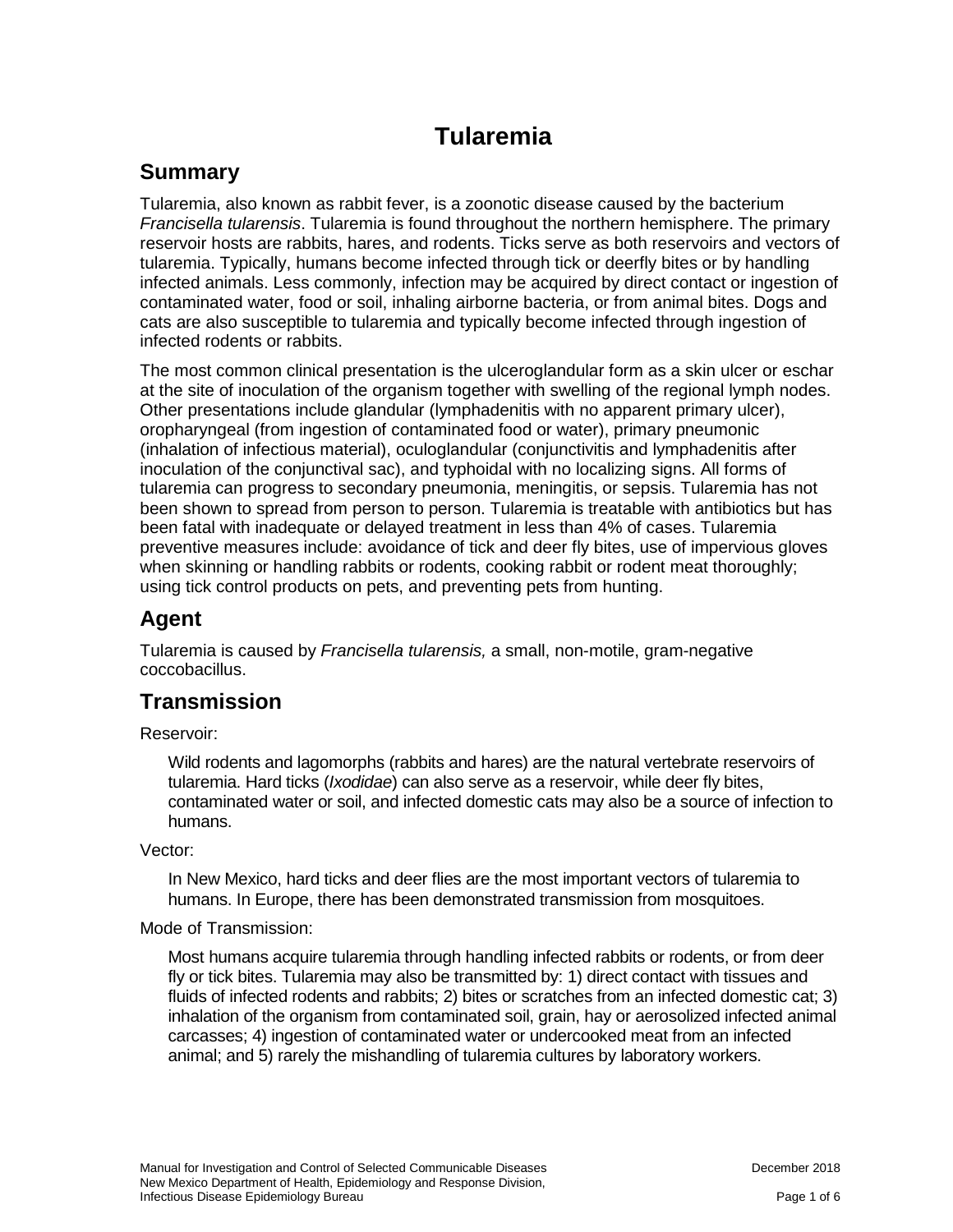Period of Communicability:

No direct person-to-person transmission has been reported. Infected cats or dogs may have draining lesions or saliva that should be considered infectious until 48 hours of appropriate antimicrobial therapy has been given and there is evidence of clinical improvement (including defervescence). The infectious agent may be found in the blood of untreated patients during the first two weeks of disease and in lesions for a month or more. Flies can be infective for 14 days and ticks throughout their lifetime (about two years). Frozen rabbit meat has remained infective for years. Tularemia organisms have been shown to survive for weeks at low temperatures in water, moist soil, hay, straw, and decaying animal carcasses.

### **Clinical Disease**

Incubation period:

Related to size of inoculum, usually 3-5 days with a range of 1-21 days.

Illness:

The common symptoms of tularemia include sudden onset of high fever, chills, fatigue, general body aches, headache, and nausea. Tularemia can infect humans through the skin, mucous membranes, GI tract, and the lungs. Specific clinical presentations of tularemia include:

- Ulceroglandular: This is the most common form of tularemia, as a skin ulcer or eschar at the site of inoculation of the organism together with swelling of the regional lymph nodes.
- Glandular: Lymphadenitis with no apparent primary ulcer.
- Oropharyngeal: A painful pharyngitis can develop from ingestion of contaminated food or water, along with abdominal pain, diarrhea and vomiting.
- Oculoglandular: Follows direct contamination of the eye with ulceration of the conjunctiva, chemosis, vasculitis, and regional lymphadenitis.
- Pneumonic: Tularemia pneumonia can be the direct result of inhaling contaminated aerosols or be secondary to hematogenous spread from a distal site. Bronchiolitis, pleuropneumonitis, and hilar lymphadenitis accompanied by systemic illness may be present.
- Typhoidal: Systemic infection manifested as fever and other constitutional signs/symptom without cutaneous or mucosal membrane lesions or regional lymphadenitis.

Tularemia cannot be distinguished clinically from plague or many other gram-negative infections and should be considered in any patient who presents with fever and acute lymphadenitis and resides in a known tularemia area. Recent laboratory confirmed human cases in New Mexico have occurred in Bernalillo, Santa Fe, Rio Arriba, and San Juan counties while laboratory confirmed animal cases have occurred in San Juan, Torrance, Rio Arriba, Bernalillo, Santa Fe, Los Alamos, and San Miguel counties.

# **Laboratory Diagnosis**

A single positive serologic test result (>1:128 for total antibody) by passive hemagglutination assay or enzyme immunoassay in an unimmunized patient who has not previously had tularemia provides presumptive evidence of infection. A 4-fold rise in total antibody titer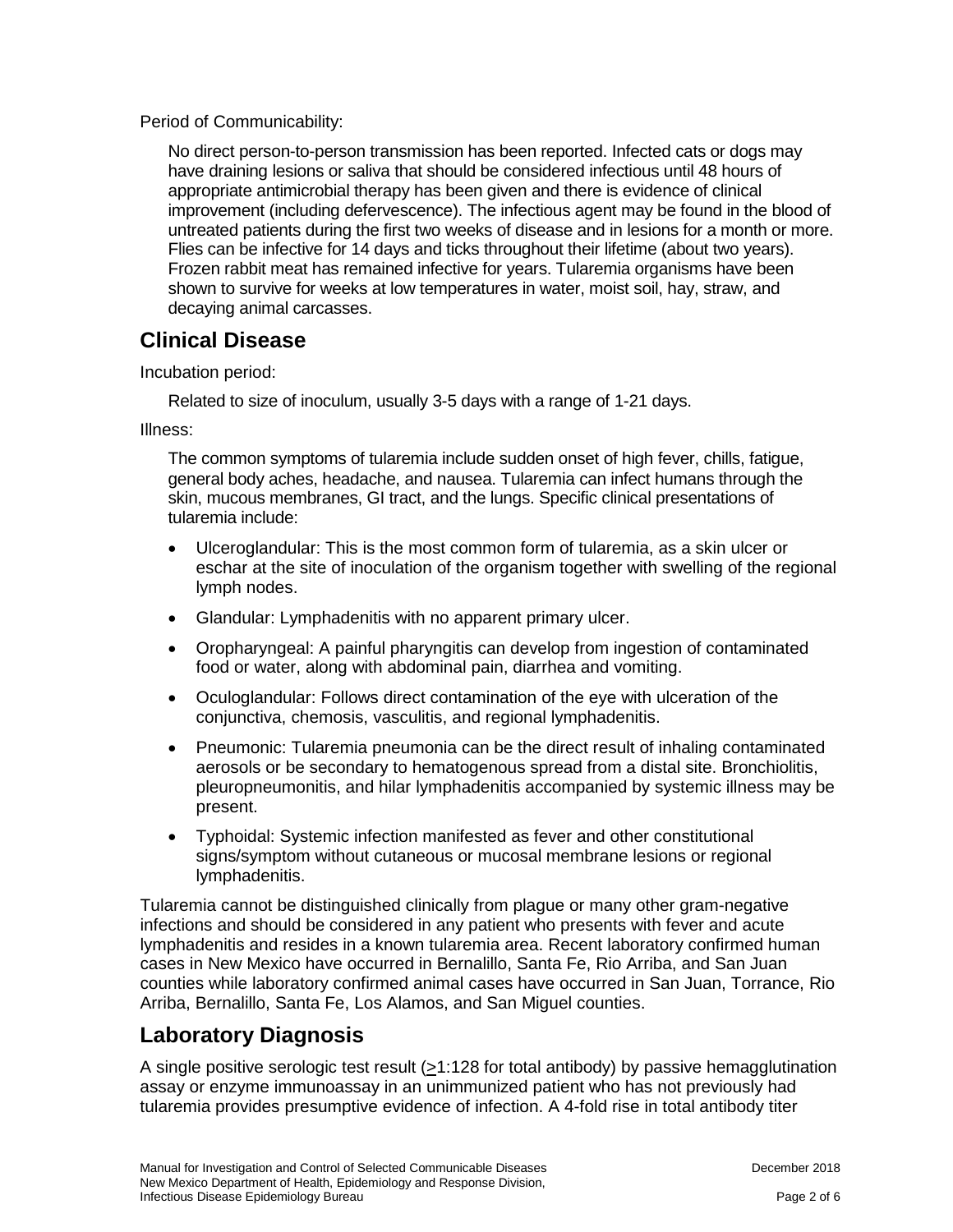between two serum specimens obtained two or more weeks apart provides serologic confirmation.

Diagnosis of tularemia, preferably, is confirmed by culture of *F. tularensis* from blood, skin lesion, lymph node aspirate, or other clinical specimens. Samples should be submitted to the New Mexico Department of Health Scientific Laboratory Division (SLD) for microbiological confirmation. At SLD, contact the General Microbiology section (505-383- 9127) or the Virology section (505-383-9124) for questions about specimen submission.

#### **Treatment**

Prompt diagnosis and treatment are critical for preventing tularemia from progressing to more serious clinical forms. When human tularemia is suspected on clinical and epidemiological grounds, appropriate specimens for diagnosis should be obtained immediately, and the patient should be started on specific antimicrobial therapy pending laboratory confirmation.

Treatment of disease: Streptomycin is considered the antibiotic of choice with gentamicin an acceptable alternative that is more widely available. Tetracyclines, chloramphenicol, and ciprofloxacin have also been shown to be effective. Treatment with aminoglycosides and ciprofloxacin should be continued for 10 days while treatment with bacteriostatic agents should be continued for 14-21 days to reduce chance of relapse.

It is important for physicians with suspected cases to consult with an infectious disease specialist.

Prophylactic therapy: Post-exposure prophylactic antibiotic treatment of close contacts of tularemia patients is not recommended since human-to-human transmission of *F. tularensis* is not known to occur. Persons exposed to a known case of tularemia in an animal (skinning an infected dead rabbit or rodent, scratch or bite from an infected cat) should consider antibiotic prophylaxis. A 14-day course of doxycycline or ciprofloxacin is recommended. If exposure is less certain, then a fever watch is recommended. Contacts should be instructed to measure their temperature twice a day for 14 days and see a physician immediately if fever greater than 100° F develops. Laboratory cultures of *F. tularensis* are easily aerosolized and antibiotic prophylaxis may be indicated if cultures were not kept under a hood while open. Contact the Epidemiology and Response Division at 505-827-0006 regarding specific recommendations for tularemia prophylaxis.

# **Surveillance**

Case Definition:

*Clinical diagnosis* is supported by evidence or history of a tick or deerfly bite, exposure to tissues of a mammalian host of *Francisella tularensis*, or exposure to potentially contaminated water.

*Confirmed* – a clinically compatible case with confirmatory laboratory results (isolation of *F. tularensis* from a clinical specimen; four-fold or greater change in serum antibody titer to *F. tularensis* antigen).

*Presumptive* – a clinically compatible case with presumptive laboratory results: Elevated serum antibody titer(s) to *F. tularensis* antigen (without documented fourfold or greater change) in a patient with no history of tularemia vaccination or detection of *F. tularensis* in a clinical specimen by direct fluorescent assay (DFA).

#### Reporting: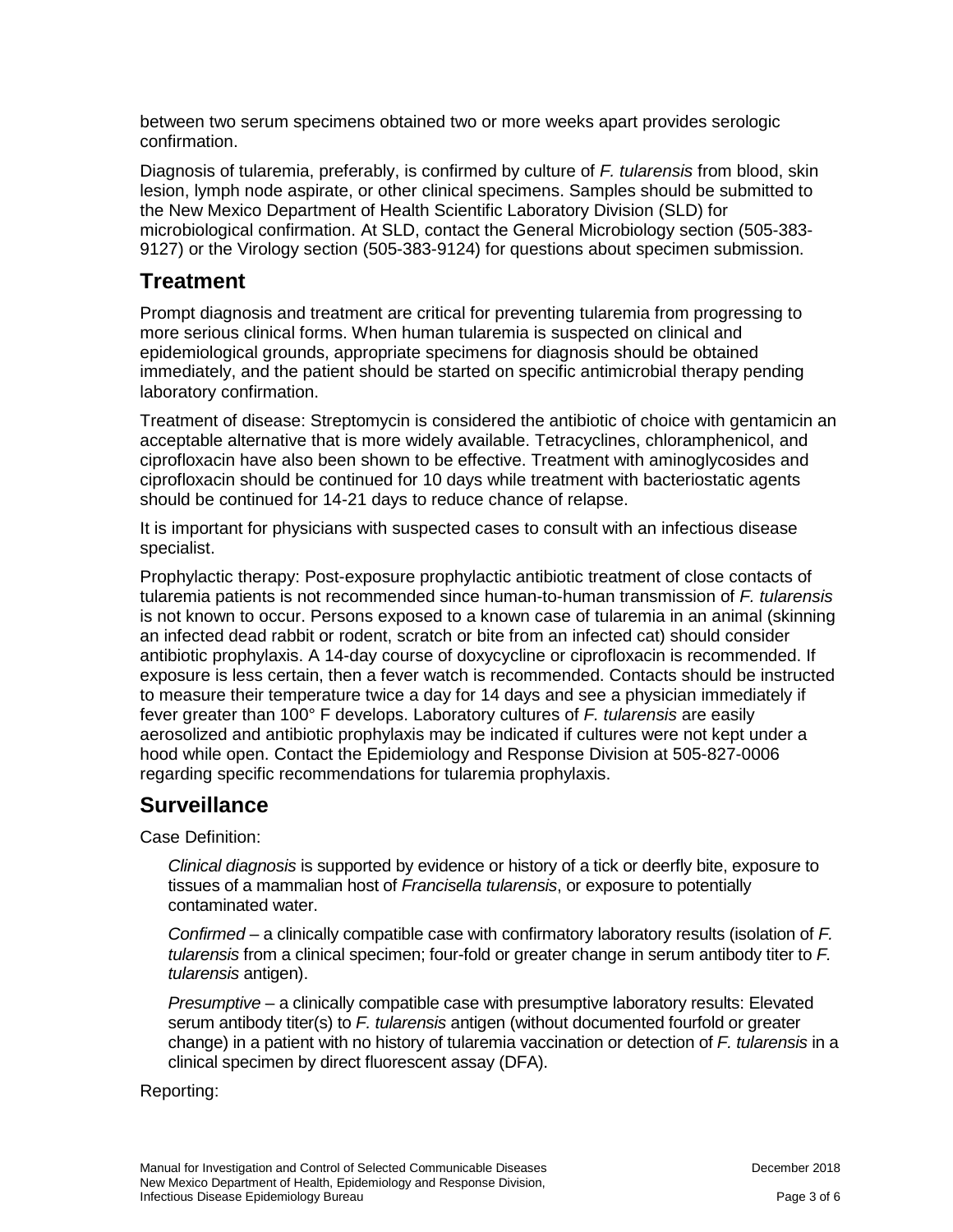Report all suspected or confirmed cases of tularemia to the Epidemiology and Response Division (ERD) at 505-827-0006. Information needed includes: patient's name, age, sex, race, ethnicity, home address, home phone number, occupation, and health care provider. The Epidemiology and Response Division will complete a tularemia case report form.

Case Investigation:

Complete the CDC Tularemia Surveillance Report form and mail to the Epidemiology and Response Division, P.O. Box 26110, Santa Fe, New Mexico 87502-6110, or fax to 505- 827-0013. Investigation information should also be entered in NM-EDSS per established procedures.

### **Control Measures**

- 1. Case management
	- 1.1. Isolation: Not recommended for tularemia patients given the lack of human-to-human transmission. In hospital settings, standard precautions are recommended. If plague has not yet been ruled out of the diagnosis then droplet isolation should be continued until 48 hours of appropriate antimicrobial therapy has been given and there has been a favorable clinical response (e.g., defervescence).
- 2. Contact management
	- 2.1. Isolation: None required.
	- 2.2. Prophylaxis (see Treatment section also):

2.1.a Asymptomatic persons having direct exposure to infectious materials from sick or dead animals with tularemia or ingestion or inhalation of known tularemia infected material should receive post-exposure antibiotic prophylaxis for 14 days.

2.1.b Contacts who have not had direct exposure to infectious material should measure their temperature twice a day for 14 days and see a physician immediately if fever greater than 100° F develops.

2.1.c Laboratory workers in hospitals or other settings exposed to a potentially aerosolized tularemia culture may also need post-exposure prophylaxis. Consult with the Epidemiology and Response Division for further recommendations.

- 3. Prevention
	- 3.1. Immunization: A vaccine for tularemia has been developed but is not yet available to the general public.
	- 3.2. Surveillance of rabbits and rodents: The Department of Health Zoonoses team submits rodent and rabbit carcasses for routine plague surveillance. These carcasses will occasionally test positive for tularemia. Report rabbit and rodent dieoffs to the Epidemiology and Response Division at 505-827-0006. Within Bernalillo County, report rabbit and rodent die-offs to the Albuquerque Environmental Health Department's Urban Biology Division, 505-452-5300.
	- 3.3. Control of rabbits, rodents and vectors: Sylvatic (wildlife) tularemia defies most control measures because the wild rabbit and rodent reservoirs are so widespread and diverse as are the vectors (both ticks and deer flies).
	- 3.4. Public education: Educate the public about risk factors, preventive measures, and signs and symptoms of tularemia.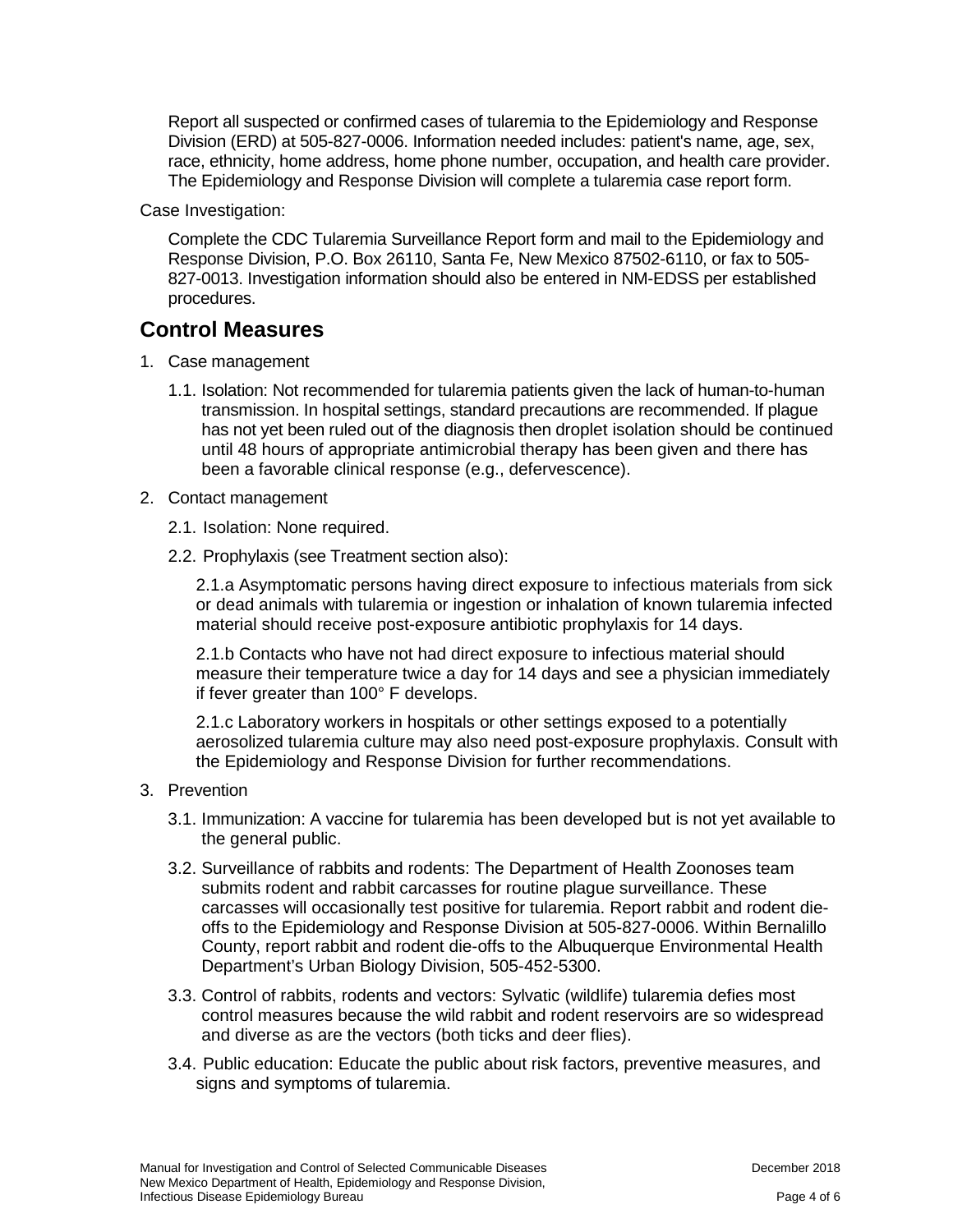3.4.a Control ticks on pets and prevent pets from roaming.

3.4.b Avoid contact with dead and sick animals, and potentially contaminated water.

3.4.c Reduce rodent harborage around the home, such as junk piles and abandoned vehicles.

3.4.d Rodent proof houses and outbuildings.

3.4.e Wear rubber gloves when handling wild game and thoroughly cook wild game meat.

3.4.f Keep cats indoors or hunting cats exclusively outdoors. Immediately take to the veterinarian any pet (especially a cat but also a dog) that hunts and has signs of fever and lethargy.

#### **References**

Heymann, DL, ed. Control of Communicable Diseases Manual, 19<sup>th</sup> ed. Washington, DC: American Public Health Association; 2008.

Dennis D. T., T. V. Inglesby, D. A. Henderson, et al. Tularemia as a biological weapon: medical and public health management. JAMA. Jun 6 2001; 285(21):2763-2773.

Tularemia--United States, 1990-2000. MMWR Morb Mortal Wkly Rep. Mar 8 2002;51(9):181-184.

Feldman, K.; Tularemia; J Am Vet Med Assoc; 2003; 222: 725-730.